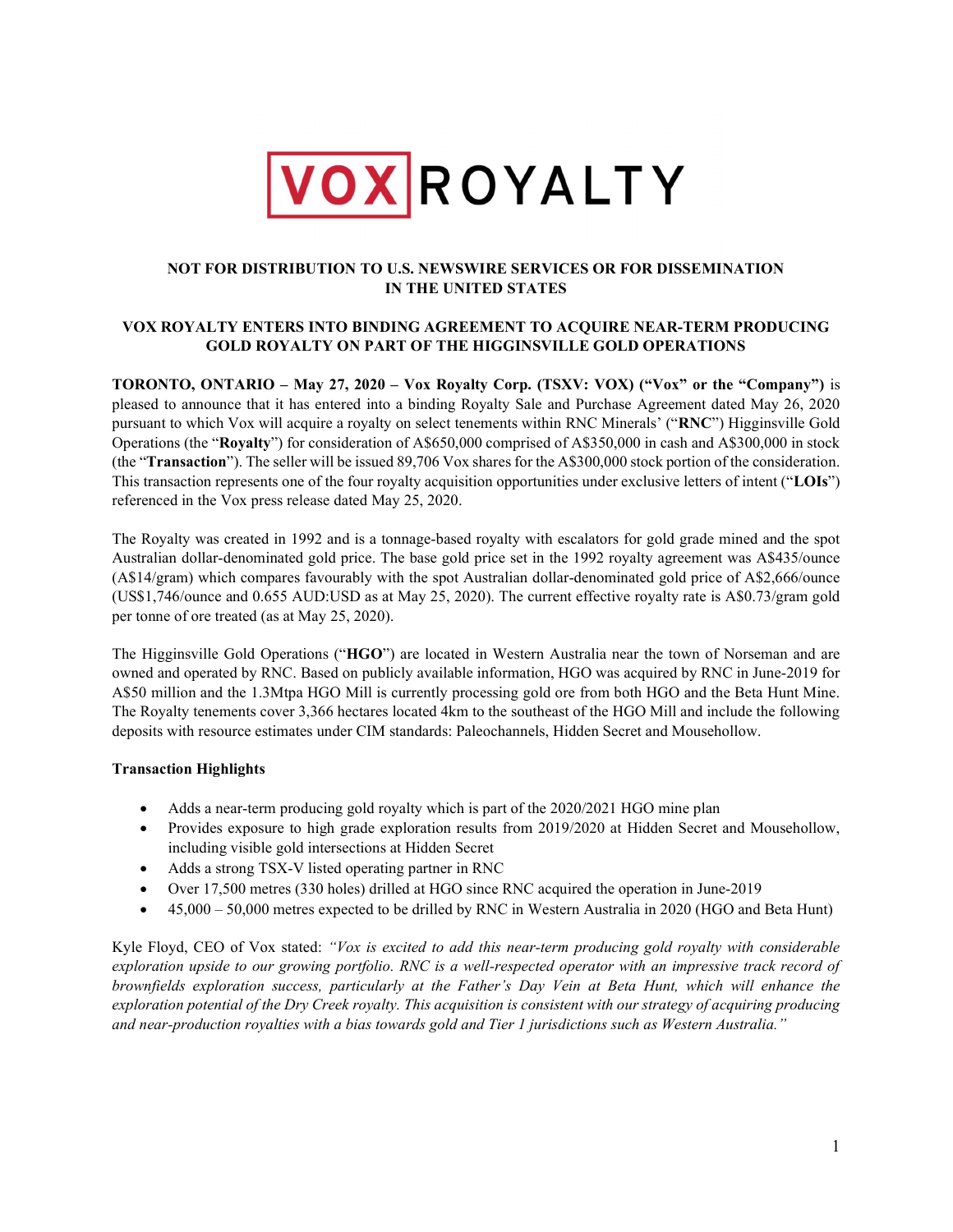#### Dry Creek Royalty-linked Historical Resources as at June 30, 2018 (1)

| <b>Deposit</b> | <b>Cutoff Grade</b><br>(g/t) | <b>Measured</b> | <b>Indicated</b>               | <b>Inferred</b>              |
|----------------|------------------------------|-----------------|--------------------------------|------------------------------|
| Paleochannels  | 1.00                         |                 | 1,474Kt @ 2.2g/t for<br>102Koz | 208Kt @ 2.13g/t for<br>14Koz |
| Hidden Secret  | 0.70                         |                 | ۰                              | 257Kt @ 2.30g/t for<br>19Koz |
| Mousehollow    | 1.00                         |                 | ۰                              | 426Kt @ 1.60g/t for<br>22Koz |

Notes to the Minerals Resources Table:

- i. Source: RNC Minerals, Higginsville NI43-101 Report, 6 February 2020. RNC Minerals is treating the above mineral resource estimate as historical in nature as a qualified person has not done sufficient work on behalf of RNC to classify the historical estimate as a current mineral resource estimate. The Company is treating the estimate as historical as well as a qualified person has not done sufficient work on behalf of the Company to classify the historical estimate as a current mineral resource estimate. ii. Hidden Secret and Mousehollow are aggregated as the 'Greater Eundynie' deposit in RNC's 2020 Technical Report (information
- concerning the historical mineral resources referenced above on an individual deposit basis are broken down in Metals X Limited's Resource Statement dated 30/06/2016 and restated by Westgold Resources Ltd as at 30/06/2018).
- iii. Rounding may result in minor discrepancies in totals.

(1) For more information on the Higginsville Gold Operations, please visit RNC Minerals website at www.rncminerals.com.

#### Royalty Terms

The historical 1992 royalty agreement covers 10 tenements, of which 5 remain active in 2020. The Royalty rate is A\$0.12 per gram of gold per dry metric tonne of royalty ore, which is defined as mineralised material mined from the applicable tenements which contains an average grade greater than 1 gram of gold per dry metric tonne and not classified as waste or low grade, and the royalty is adjusted monthly as follows:

Royalty rate per gram of gold = A\$0.12 x (price of gold per gram at Perth Mint / A\$14)

The current effective royalty rate is A\$0.73/gram gold per tonne of ore treated (as at May 25, 2020). For example, for royalty ore mined at a grade of 2.0g/t the effective royalty rate would be A\$1.46/tonne of ore treated.

The royalty area excludes the historical mined Challenger open pits down to a maximum depth 50m – 60m ("Agreed Reserve Area"), below which the royalty applies in full. The majority of the Paleochannels deposit is estimated by Vox management to be located below this Agreed Reserve Area.

### Transaction Closing

Closing of the Transaction is expected to occur before the end of the quarter. Closing of the Transaction will occur following satisfaction of customary conditions including Vox, the seller, and the operator's subsidiaries entering into an assignment agreement. Vox will use current cash on hand to fund the payment of the cash consideration for the Transaction.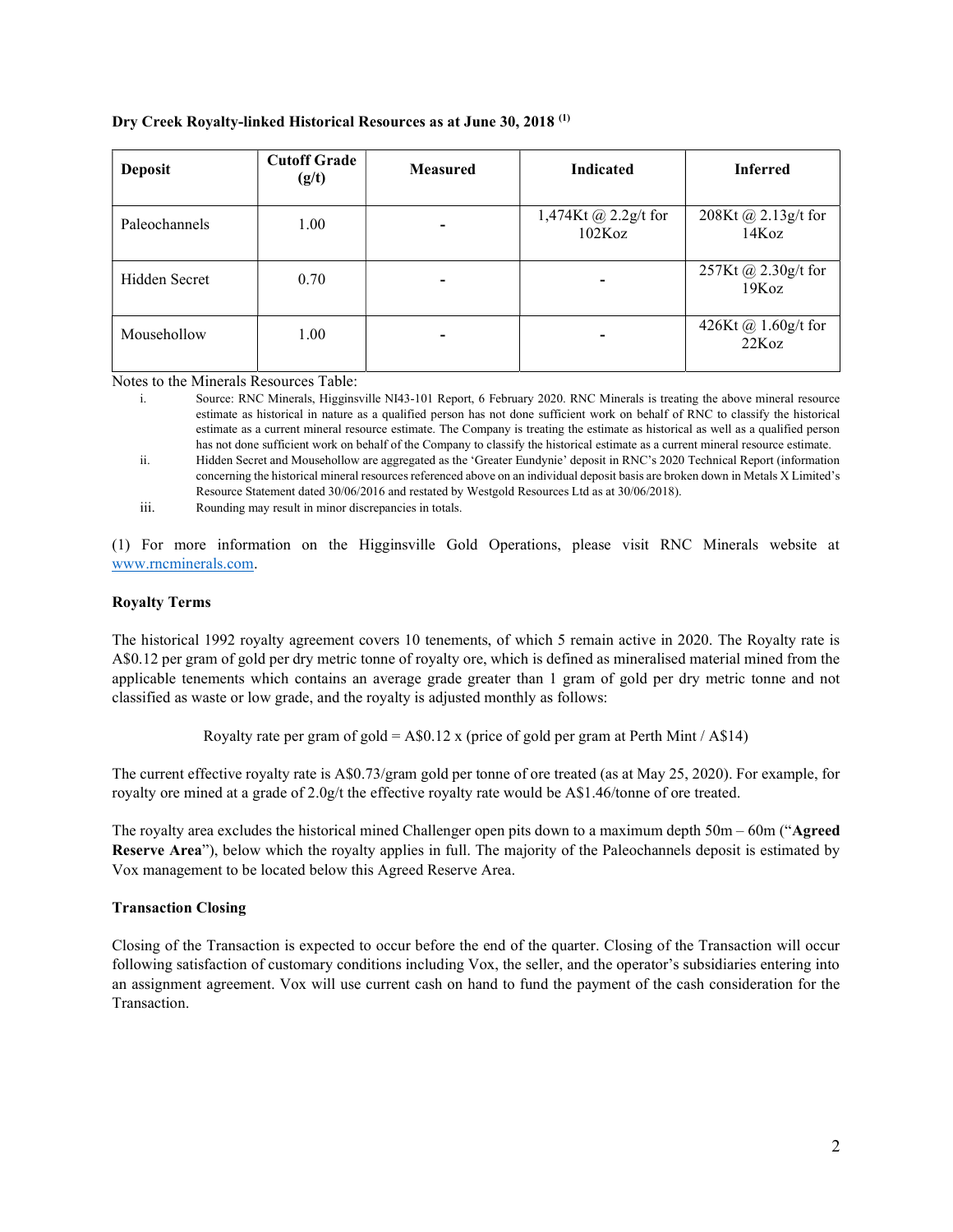### Qualified Person

Timothy J. Strong, MIMMM, of Kangari Consulting Limited and a "Qualified Person" under National Instrument 43-101 – Standards of Disclosure for Mineral Projects, has reviewed and approved the scientific and technical disclosure contained in this press release.

### About Vox

Vox is a growth and precious metals focused mining royalty and streaming company that was incorporated under the Companies Law of the Cayman Islands as a Special Economic Zone Company on January 22, 2014. Vox holds a portfolio of 36 royalties and streaming assets and 1 royalty option. Vox's interests span seven jurisdictions, including Australia, Canada, Peru, Brazil, Mexico, the United States and Madagascar. Vox has royalties and agreements to acquire royalties on producing mines in addition to royalties over several long-life, development-stage assets. Recognizing the upside potential of exploration success, Vox also acquires and holds a portfolio of royalties over exploration-stage assets. Vox has been the fastest growing royalty & streaming acquisition company since January-2019, announcing 12 separate royalty transactions. Further information on Vox can be found at www.voxroyalty.com

### Technical and Third Party Information

Except where otherwise stated, the disclosure in this press release relating to the Higginsville Gold Operations is based on information publicly disclosed by RNC based on the information/data available in the public domain as at the date hereof and none of this information has been independently verified by Vox. Specifically, as a royalty investor, Vox has limited, if any, access to the Higginsville Gold Operations. Although Vox does not have any knowledge that such information may not be accurate, there can be no assurance that such information from RNC is complete or accurate. Some information publicly reported by RNC may relate to a larger property than the area covered by Vox's royalty interest. Vox's royalty interests often cover less than 100% and sometimes only a portion of the publicly reported mineral reserves, mineral resources and production of a property.

### Cautionary Note Regarding Forward Looking Information

This news release contains certain forward-looking statements. Any statements that express or involve discussions with respect to predictions, expectations, beliefs, plans, projections, objectives, assumptions or future events or performance (often, but not always, using words or phrases such as "expects" or "does not expect", "is expected", "anticipates" or "does not anticipate" "plans", "estimates" or "intends" or stating that certain actions, events or results " may", "could", "would", "might" or "will" be taken, occur or be achieved) are not statements of historical fact and may be "forward-looking statements". Forward-looking statements are subject to a variety of risks and uncertainties which could cause actual events or results to materially differ from those reflected in the forward-looking statements.

The forward looking statements and information in this press release include, but are not limited to, information relating to potential acquisitions, the stage and status of the royalties subject to the LOIs, the ability of Vox to continue to complete acquisitions and the ability of the Vox management team to continue to focus on acquisitions. Such statements and information reflect the current view of Vox. By their nature, forward-looking statements involve known and unknown risks, uncertainties and other factors which may cause Vox's actual results, performance or achievements or other future events, to be materially different from any future results, performance or achievements expressed or implied by such forward-looking statements. Such factors include, among others, the following risks:

- there is no assurance that the royalty acquisitions will be completed;
- there is no assurance that Vox will be able to continue to successfully negotiate the purchase of royalties; and
- new laws or regulations could adversely affect the Company's business and results of operations; and
- the stock markets have experienced volatility that often has been unrelated to the performance of companies. These fluctuations may adversely affect the price of the Company's securities, regardless of its operating performance.